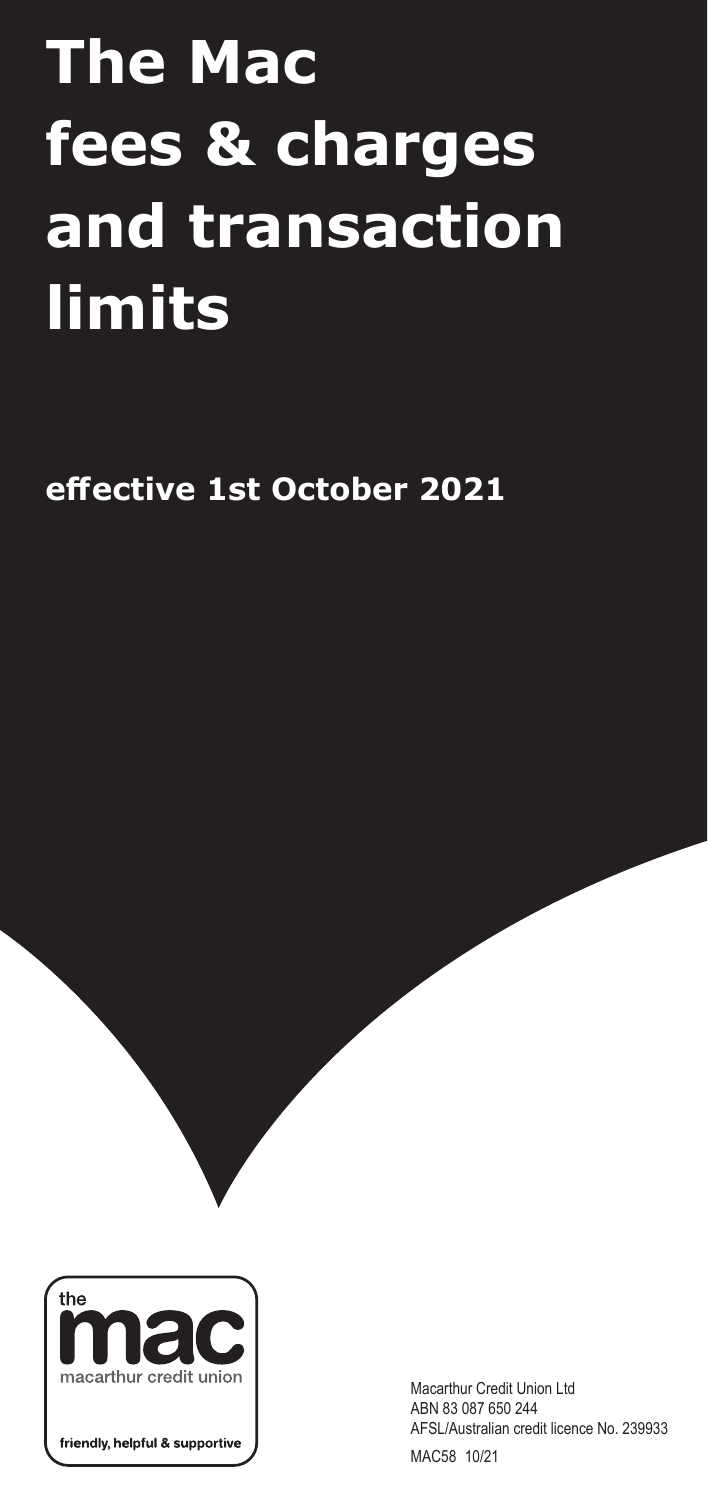## **Transaction Fees**

| (eSaver Account is exempt from these fees)   |        |
|----------------------------------------------|--------|
| Direct debit - third party                   | \$0.10 |
| Electronic funds transfer via Online Banking | \$0.10 |
| Includes OSKO Real Time Payments             |        |
| Periodical payment - third party             | \$0.10 |
| Monthly Visa Debit Card Fee                  | \$2.00 |

Per card Excess Transaction Fee – Cash Transactions  $$2.00$ 

Payable for each cash transaction after the first 5 in a calendar month.<br>Iacludes: Includes:

- riciducs:<br>• cash withdrawals at EFTPOS terminals, in branch and at ATMs
- Cash withdrawars at EPITS
	- became ATT dangerous terminals, in branch and at ATMs
	- Baldrice Chipanics at ATMS • Declined EFTPOS transactions that include cash withdrawal

Excess Transaction Fee – EFTPOS Transactions \$0.10 Payable for each transaction after the first 5 in a calendar month.<br>Includes: Includes:

- payable for the formulation after the first second the first second payable seconditions. • payWave transactions processed via merchants as Savings<br>Incort vous sard and press Credit to avoid this) (insert your card and press Credit to avoid this)
	- Savings transactions at EFTPOS terminal using savings button Survings during and press Credit to avoid the press Credit to avoid the service of the service of the service when NOT withdrawing cash – includes declined transactions.

 $\mathsf{u}\in \mathsf{Deposits}$  is a set of  $\mathsf{u}\in \mathsf{opis}$ . Payable for each cheque after first 5 in calendar month Cheque Deposits 50.30

Junior Members (Mini Mac Bonus Saver and Youth Saver Accounts) and Members with a current home loan with The Mac are exempt from the above fees on their deposit account/s (under the same Member on the same  $\alpha$  (under the same  $\alpha$  same  $\alpha$  same  $\alpha$  same  $\alpha$  same  $\alpha$  same  $\alpha$ 

## **Daily Limits**  $\blacksquare$

ATM & EFTPOS transactions  $$1,050$ payWaye transactions

or 10 transactions  $$200$ 

Branch cash withdrawal  $$5,000$ Online Banking / The Mac App / Phone Banking \$5,000 Includes electronic funds transfer, real time payments (Osko) and BPAY. Please note, real time payments (Osko) have a maximum daily Errin Fisase need, Fear anno payments (send) have a maximum aan, limit of \$2,000. Members not registered for SMS One Time Password have a  $$250$  daily limit. Online Banking / The Mac Ann / Phone Banking \$5  $B_{\text{p}}$ moldado diddi sindi ando transici, i dar time paymento (delib) and<br>RDAV Dlagca nota traglitima ngymanto (Ocko) haya a mavimum daily

Junior Members **\$200**